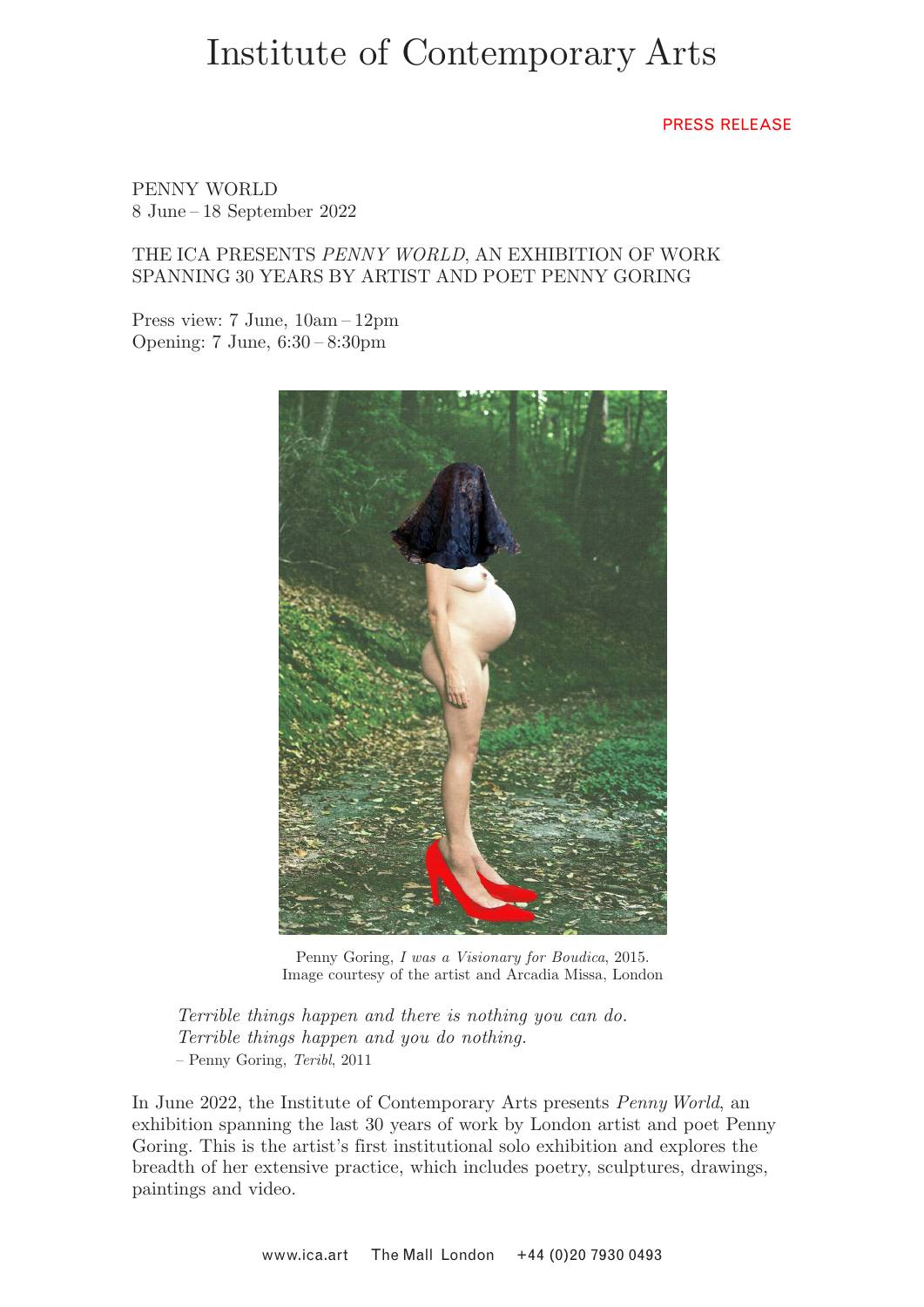The works exhibited in *Penny World* stem from the artist's personal processing of trauma and experiences of violence, conveying emotions associated with states of grief, fear, loss, panic and powerlessness.

Goring works from her home using modest materials – ballpoint pens, hand-sewn fabric, food dye – and free computer programmes such as Microsoft Paint. She makes art compulsively and works freely across mediums, using images, words and materials repetitively, with new pieces often referencing works she has made previously. Her work has been shaped by restrictive housing conditions, lack of funds and inadequate therapeutic support. Viewed in the context of the UK's costof-living crisis, *Penny World* attests to the long-term effects of financial precarity and asserts the power of creativity in the face of austerity.

Goring's semi-autobiographical ART HELL (2019–20) series was made during a period of desperation due to oppressions inflicted by Conservative legislation. Goring created these fifty small drawings by intentionally accessing recurring PTSD visions. The works feature two of the artist's alter egos who inhabit violent, dystopian landscapes populated by severed heads, plague flowers, shit storms, wounded horses and melting trees – images repeated throughout Goring's work. Seen together, these emblematic works reflect a contemporary condition in which violence is structural and commonplace.

The exhibition also features hand-sewn fabric sculptures that range dramatically in scale. Goring's black and blue velvet *Doom Tree* (2016) stands among her Anxiety Objects series (2017) – bright, grimacing forms created to be worn on the body as a source of comfort. The artist's often life-size doll sculptures enact extreme emotional states, such as *Grief Doll* (2019), *Plague Doll* (2019) and *Poison Doll* (2021), which perform feelings brought on by loss and illness. While Goring's sculptural works attest to the consequences of habitual violence, they also have protective qualities. In the artist's words, her work examines 'the eternal embrace of what saves and what kills.'

Vividly colourful self-portraits and drawings of contorted bodies in ballpoint and felt-tip pen are exhibited throughout *Penny World*. These works amass figures falling apart in each other's arms – sisters, lovers, wives, enemies, friends – who are often pictured as mutilated and bleeding, appearing simultaneously dead and alive. These works on paper detail the artist's invented mythologies and interweave personal experience with images from history and contemporary culture.

Goring's video poems, such as *Fear* (2013), are exhibited in the gallery space and a selection of her digital works are hosted on the ICA's website. Relentlessly direct and often darkly humorous, the artist's poetry is entangled throughout her work – appearing in titles and sewn into her fabric sculptures. Like the figures in her drawings, Goring's words reveal an unsettling intimacy with danger, articulating violence as inescapable.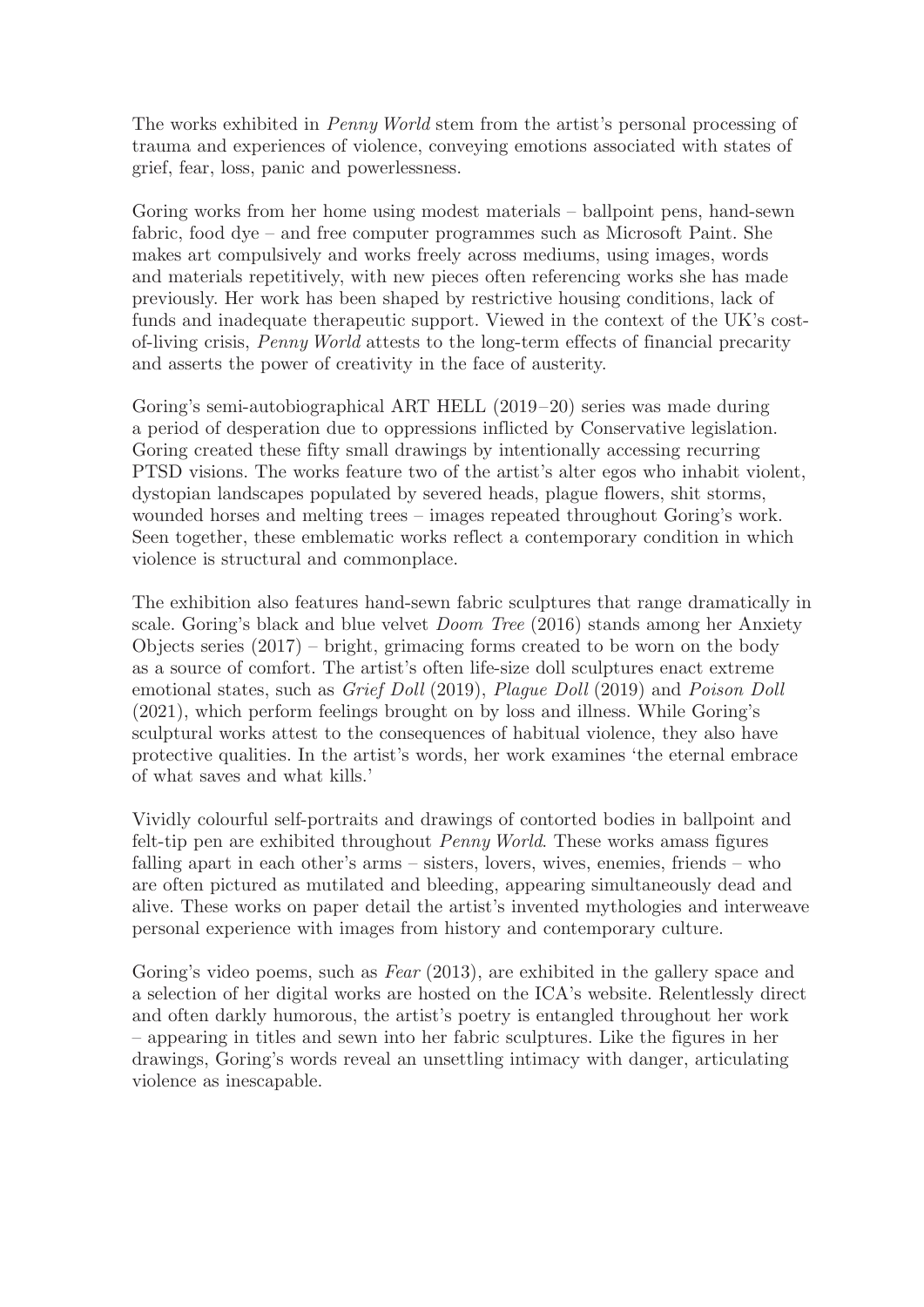Penny Goring said:

'I have always lived under the rule of men and money, and right now, I am angry at the ways it hobbles my life and my body. I find the future we are in to be terrifying. Also, ridiculous, in the way of a murderous clown. And I hate that it somehow feels inevitable, relentless, like a speeding juggernaut.

'My work bends to my will, never hits me, is always there for me, suits my every mood swing, can cope with being cut to bits or stroked gently. Where else and with who or what could I have a relationship like that? It's not easy, but it is mine.'

Rosalie Doubal, curator, said:

'Despite the violence they depict, there is a sense of comfort to be found in Penny's work. Her works are empathetic – they embody the disorientation and stasis brought on by states such as grief. They also offer strength and, in their humour, disarming normality. The body of work that Penny has produced over the last three decades is astonishing, and her very human compulsion to create as a form of coping is profoundly moving. I could not be more honoured that the ICA has had the great privilege of staging this significant exhibition.'

 $-$  ENDS  $-$